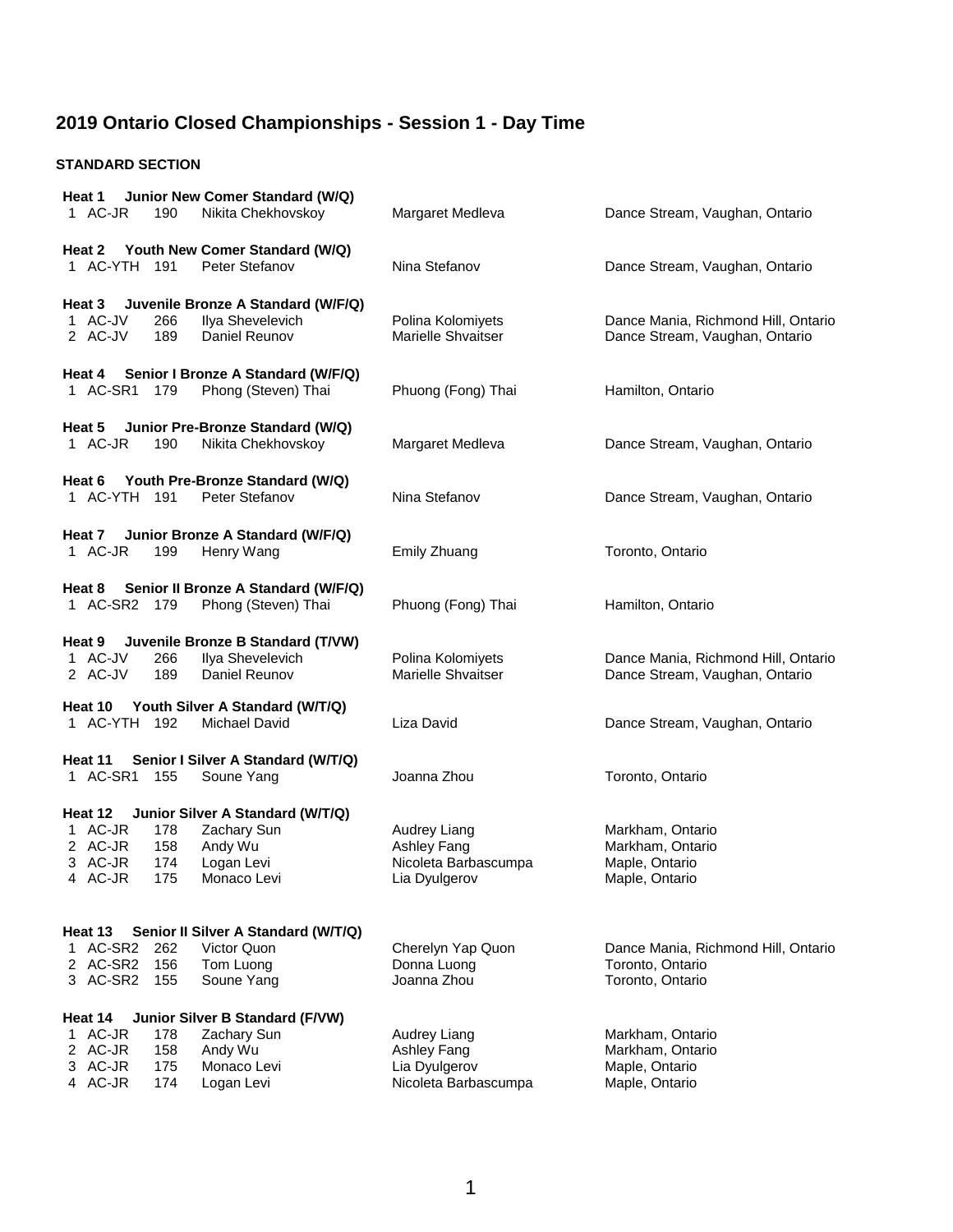| Heat 15 Senior III Silver A Standard (W/T/Q)<br>1 AC-SR3<br>262<br>Victor Quon<br>2 AC-SR3 156<br>Tom Luong<br>3 AC-SR3 152<br>Robert Duan                                                         | Cherelyn Yap Quon<br>Donna Luong<br>Jacqueline Duan                         | Dance Mania, Richmond Hill, Ontario<br>Toronto, Ontario<br>Vaughan, Ontario         |
|----------------------------------------------------------------------------------------------------------------------------------------------------------------------------------------------------|-----------------------------------------------------------------------------|-------------------------------------------------------------------------------------|
| Heat 16 Youth Silver B Standard (F/VW)<br>1 AC-YTH 192<br>Michael David                                                                                                                            | Liza David                                                                  | Dance Stream, Vaughan, Ontario                                                      |
| Heat 17 Senior I Silver B Standard (F/VW)<br>1 AC-SR1 155<br>Soune Yang                                                                                                                            | Joanna Zhou                                                                 | Toronto, Ontario                                                                    |
| Heat 18 Senior III Silver B Standard (F/VW)<br>1 AC-SR3<br>Tom Luong<br>156<br>1 AC-SR3 262<br>Victor Quon<br>3 AC-SR3 152<br><b>Robert Duan</b>                                                   | Donna Luong<br>Cherelyn Yap Quon<br>Jacqueline Duan                         | Toronto, Ontario<br>Dance Mania, Richmond Hill, Ontario<br>Vaughan, Ontario         |
| Junior Gold A Standard (W/T/F/Q)<br>Heat 19<br>1 AC-JR<br>Matthew Kamenetsky<br>264                                                                                                                | Rachel Tulman                                                               | Dance Mania, Richmond Hill, Ontario                                                 |
| Heat 20<br>Youth Gold A Standard (W/T/F/Q)<br>1 AC-YTH 192<br><b>Michael David</b>                                                                                                                 | Liza David                                                                  | Dance Stream, Vaughan, Ontario                                                      |
| Heat 21<br>Adult Gold A Standard (W/T/F/Q)<br>1 AC-AD<br>183<br><b>Eric Norris</b>                                                                                                                 | <b>Brenda Mercer</b>                                                        | Pickering, Ontario                                                                  |
| Heat 22 Senior I Gold A Standard (W/T/F/Q)<br>1 AC-SR1<br>George Muhic-Day<br>198                                                                                                                  | Rowena Muhic-Day                                                            | Hamilton, Ontario                                                                   |
| Heat 23 Senior II Silver B Standard (F/VW)<br>1 AC-SR2 262<br>Victor Quon<br>2 AC-SR2 156<br>Tom Luong<br>3 AC-SR2 155<br>Soune Yang                                                               | Cherelyn Yap Quon<br>Donna Luong<br>Joanna Zhou                             | Dance Mania, Richmond Hill, Ontario<br>Toronto, Ontario<br>Toronto, Ontario         |
| Senior II Gold A Standard (W/T/F/Q)<br>Heat 24<br>1 AC-SR2 198<br>George Muhic-Day<br>2 AC-SR2 272<br><b>Martin Last</b><br>3 AC-SR2 183<br><b>Eric Norris</b><br>4 AC-SR2<br>172<br>Jessie Pelayo | Rowena Muhic-Day<br>Debi Bowman<br><b>Brenda Mercer</b><br>Elizabeth Pelayo | Hamilton, Ontario<br>Calgary, Alberta<br>Pickering, Ontario<br>Mississauga, Ontario |
| Heat 25<br><b>Junior Gold B Standard (F/VW)</b><br>Matthew Kamenetsky<br>1 AC-JR<br>264                                                                                                            | Rachel Tulman                                                               | Dance Mania, Richmond Hill, Ontario                                                 |
| Heat 26<br>Youth Gold B Standard (F/VW)<br>1 AC-YTH<br>192<br><b>Michael David</b>                                                                                                                 | Liza David                                                                  | Dance Stream, Vaughan, Ontario                                                      |
| <b>Adult Gold B Standard (F/VW)</b><br>Heat 27<br>1 AC-AD<br>183<br><b>Eric Norris</b>                                                                                                             | <b>Brenda Mercer</b>                                                        | Pickering, Ontario                                                                  |
| Heat 28<br>Senior III Gold A Standard (W/T/F/Q)<br>AC-SR3<br>272<br><b>Martin Last</b><br>2 AC-SR3<br>172<br>Jessie Pelayo<br>3 AC-SR3<br>183<br><b>Eric Norris</b>                                | Debi Bowman<br>Elizabeth Pelayo<br><b>Brenda Mercer</b>                     | Calgary, Alberta<br>Mississauga, Ontario<br>Pickering, Ontario                      |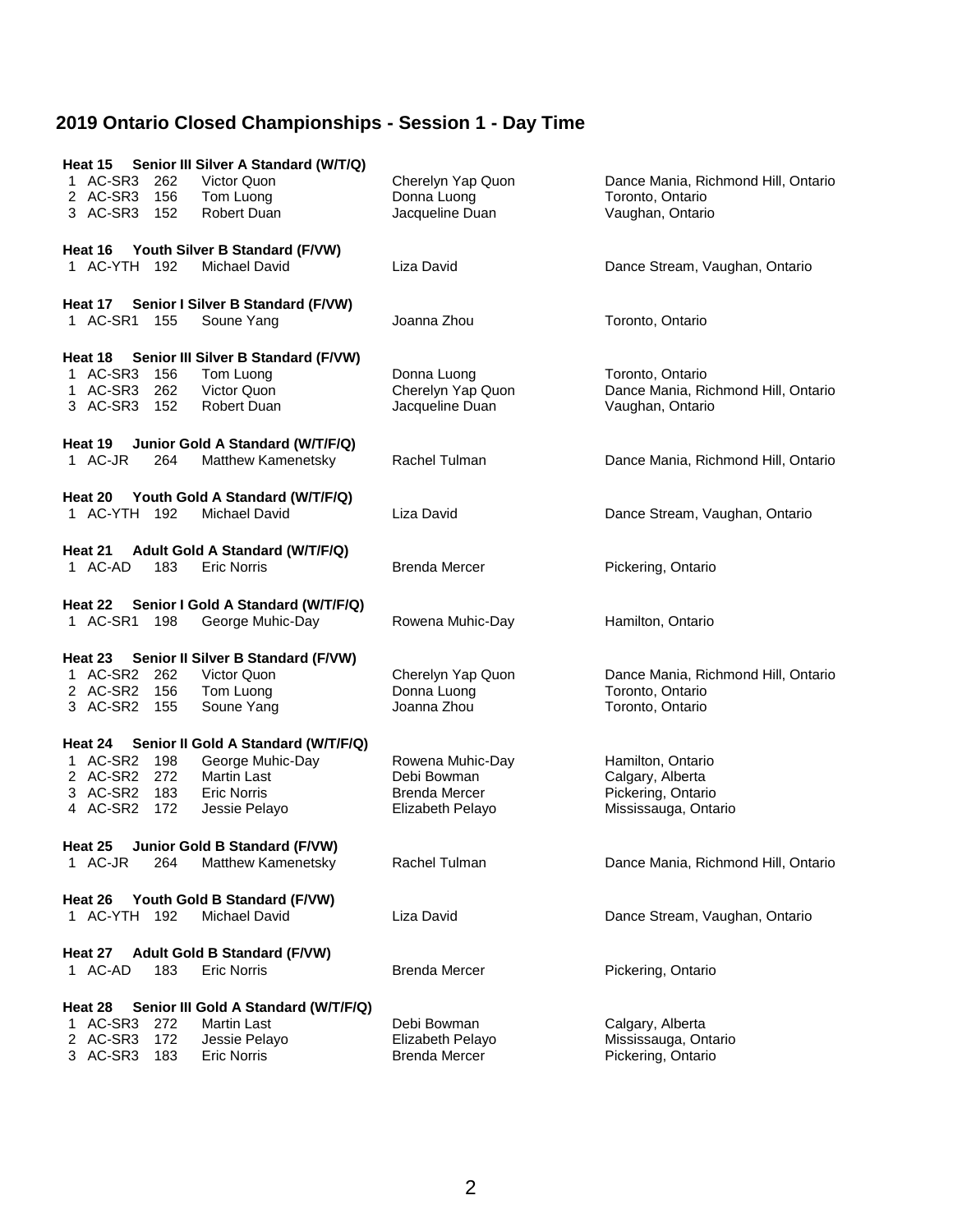| Senior II Gold B Standard (F/VW)<br>Heat 29<br>1 AC-SR2 183<br><b>Eric Norris</b><br>2 AC-SR2 172<br>Jessie Pelayo        | <b>Brenda Mercer</b><br>Elizabeth Pelayo | Pickering, Ontario<br>Mississauga, Ontario                            |
|---------------------------------------------------------------------------------------------------------------------------|------------------------------------------|-----------------------------------------------------------------------|
| Senior III Gold B Standard (F/VW)<br>Heat 30<br>1 AC-SR3<br>183<br><b>Eric Norris</b><br>2 AC-SR3<br>Jessie Pelayo<br>172 | <b>Brenda Mercer</b><br>Elizabeth Pelayo | Pickering, Ontario<br>Mississauga, Ontario                            |
| Juvenile New Comer A Latin (C/J)<br>Heat 31<br>Yonatan Reznik<br>1 AC-JV<br>187                                           | Valeria Hrasevich                        | Dance Stream, Vaughan, Ontario                                        |
| Junior New Comer A Latin (C/J)<br>Heat 32<br>Nikita Chekhovskoy<br>1 AC-JR<br>190                                         | Margaret Medleva                         | Dance Stream, Vaughan, Ontario                                        |
| Heat 33 Youth New Comer A Latin (C/J)<br>1 AC-YTH 191<br>Peter Stefanov                                                   | Nina Stefanov                            | Dance Stream, Vaughan, Ontario                                        |
| Junior New Comer Combo (W/C)<br>Heat 34<br>1 AC-JR<br>Nikita Chekhovskoy<br>190                                           | Margaret Medleva                         | Dance Stream, Vaughan, Ontario                                        |
| Heat 35 Youth New Comer Combo (W/C)<br>1 AC-YTH 191<br>Peter Stefanov                                                     | Nina Stefanov                            | Dance Stream, Vaughan, Ontario                                        |
| Juvenile Pre-Bronze A Latin (C/J)<br>Heat 36<br>1 AC-JV<br>187<br>Yonatan Reznik                                          | Valeria Hrasevich                        | Dance Stream, Vaughan, Ontario                                        |
| Heat 37 Juvenile Pre-Bronze A Singles Latin (C/J)<br>1 AC-JV<br>Karl Aniscenko<br>256                                     | Erica Leung                              | Richmond Hill, Ontario                                                |
| Heat 38 Junior New Comer B Latin (S/R)<br>1 AC-JR<br>Nikita Chekhovskoy<br>190                                            | Margaret Medleva                         | Dance Stream, Vaughan, Ontario                                        |
| Heat 39 Youth New Comer B Latin (S/R)<br>1 AC-YTH 191<br>Peter Stefanov                                                   | Nina Stefanov                            | Dance Stream, Vaughan, Ontario                                        |
| Junior Pre-Bronze A Latin (C/J)<br>Heat 40<br>Nikita Chekhovskoy<br>1 AC-JR<br>190                                        | Margaret Medleva                         | Dance Stream, Vaughan, Ontario                                        |
| Heat 41 Youth Pre-Bronze A Latin (C/J)<br>1 AC-YTH 191 Peter Stefanov                                                     | Nina Stefanov                            | Dance Stream, Vaughan, Ontario                                        |
| Juvenile Bronze A Latin (C/R/J)<br>Heat 42<br>1 AC-JV<br>Ilya Shevelevich<br>266<br>2 AC-JV<br>189<br>Daniel Reunov       | Polina Kolomiyets<br>Marielle Shvaitser  | Dance Mania, Richmond Hill, Ontario<br>Dance Stream, Vaughan, Ontario |
| Juvenile Bronze A Solo Latin (C/R/J)<br>Heat 42A<br>1 A-Y<br>Rebecca Gootgorts<br>269                                     |                                          | Richmond Hill, Ontario                                                |
| Heat 43<br>Junior Bronze A Latin (C/R/J)<br>1 AC-JR<br>199<br>Henry Wang                                                  | Emily Zhuang                             | Toronto, Ontario                                                      |
| Juvenile Pre-Bronze B Singles Latin (S/R)<br>Heat 44<br>1 AC-JV<br>Karl Aniscenko<br>256                                  | Erica Leung                              | Richmond Hill, Ontario                                                |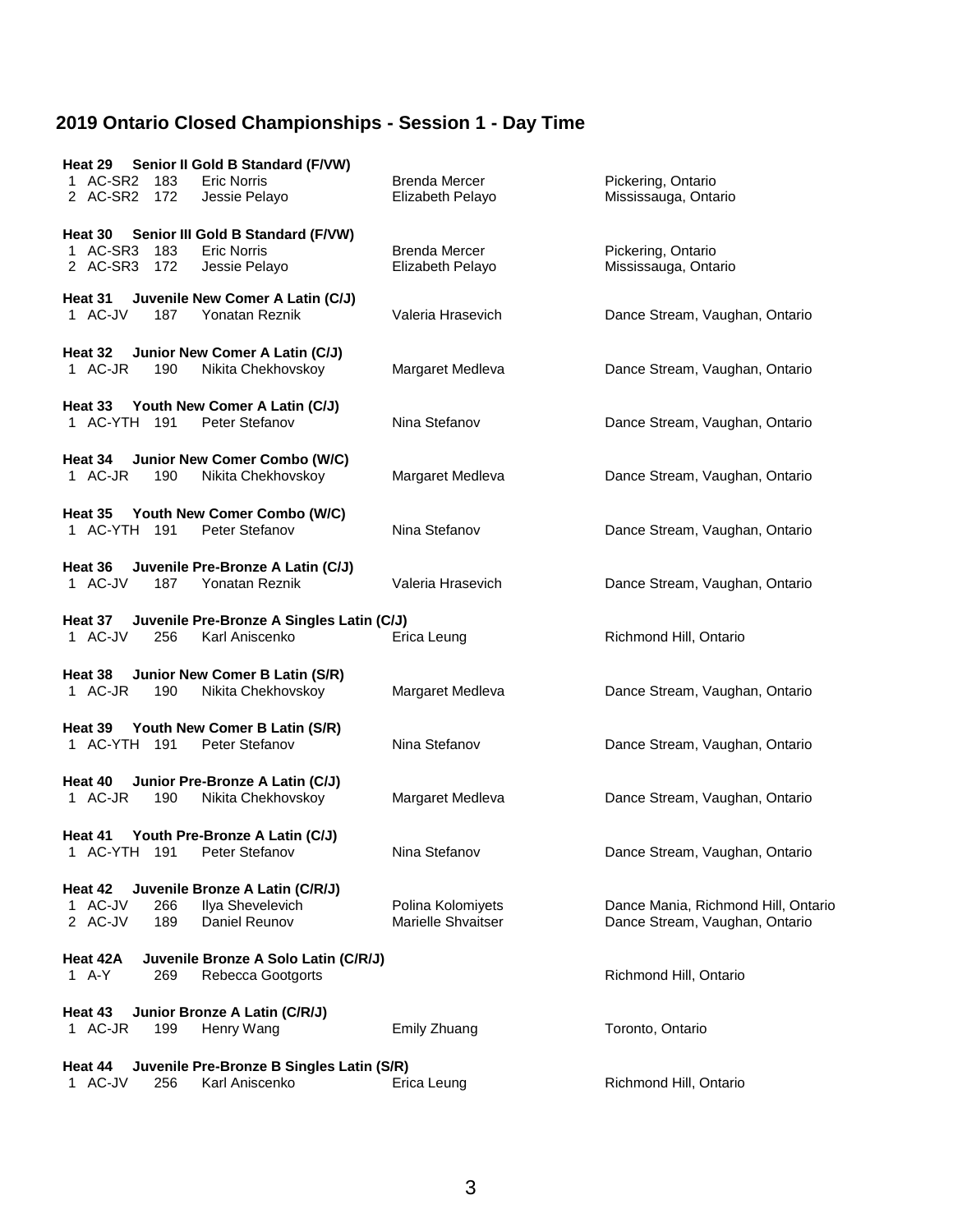| Junior Pre-Bronze B Latin (S/R)<br>Heat 45<br>1 AC-JR<br>Nikita Chekhovskoy<br>190                                                                                      | Margaret Medleva                                                     | Dance Stream, Vaughan, Ontario                                           |
|-------------------------------------------------------------------------------------------------------------------------------------------------------------------------|----------------------------------------------------------------------|--------------------------------------------------------------------------|
| Youth Pre-Bronze B Latin (S/R)<br>Heat 46<br>1 AC-YTH 191<br>Peter Stefanov                                                                                             | Nina Stefanov                                                        | Dance Stream, Vaughan, Ontario                                           |
| Juvenile Bronze Combo (W/C/R/Q)<br>Heat 47<br>1 AC-JV<br>Ilya Shevelevich<br>266<br>189<br>2 AC-JV<br>Daniel Reunov                                                     | Polina Kolomiyets<br>Marielle Shvaitser                              | Dance Mania, Richmond Hill, Ontario<br>Dance Stream, Vaughan, Ontario    |
| Heat 48 Junior Bronze Combo (W/C/R/Q)<br>1 AC-JR<br>199<br>Henry Wang                                                                                                   | Emily Zhuang                                                         | Toronto, Ontario                                                         |
| Heat 49 Junior Pre-Bronze Combo (W/C)<br>1 AC-JR<br>190<br>Nikita Chekhovskoy                                                                                           | Margaret Medleva                                                     | Dance Stream, Vaughan, Ontario                                           |
| Heat 50 Youth Pre-Bronze Combo (W/C)<br>1 AC-YTH 191<br>Peter Stefanov                                                                                                  | Nina Stefanov                                                        | Dance Stream, Vaughan, Ontario                                           |
| Heat 51<br>Juvenile Bronze B Latin (S/P)<br>Ilya Shevelevich<br>1 AC-JV<br>266<br>2 AC-JV<br>189<br>Daniel Reunov                                                       | Polina Kolomiyets<br>Marielle Shvaitser                              | Dance Mania, Richmond Hill, Ontario<br>Dance Stream, Vaughan, Ontario    |
| Heat 52<br>Juvenile Silver A Singles Latin (S/R/C)<br>1 AC-JV<br>256<br>Karl Aniscenko                                                                                  | Ellie Zhao                                                           | Richmond Hill, Ontario                                                   |
| Junior Silver A Latin (S/R/C)<br>Heat 53<br>1 AC-JR<br>Zachary Sun<br>178<br>2 AC-JR<br>158<br>Andy Wu<br>3 AC-JR<br>Logan Levi<br>174<br>4 AC-JR<br>175<br>Monaco Levi | Audrey Liang<br>Ashley Fang<br>Nicoleta Barbascumpa<br>Lia Dyulgerov | Markham, Ontario<br>Markham, Ontario<br>Maple, Ontario<br>Maple, Ontario |
| Heat 54<br>Junior Silver A Singles Latin (S/R/C)<br>1 AC-JR<br>Karl Aniscenko<br>256                                                                                    | Lala Su                                                              | Richmond Hill, Ontario                                                   |
| Heat 55<br>Youth Silver A Latin (S/R/C)<br>1 AC-YTH<br>192<br><b>Michael David</b>                                                                                      | Liza David                                                           | Dance Stream, Vaughan, Ontario                                           |
| Senior I Silver A Latin (S/R/C)<br>Heat 56<br>1 AC-SR1 180<br>Antal Ronaszeki                                                                                           | Caroline Ullalkar                                                    | Mississauga, Ontario                                                     |
| Juvenile Silver B Singles Latin (P/J)<br>Heat 57<br>1 AC-JV<br>Karl Aniscenko<br>256                                                                                    | Ellie Zhao                                                           | Richmond Hill, Ontario                                                   |
| Junior Silver B Latin (P/J)<br>Heat 58<br>1 AC-JR<br>178<br>Zachary Sun<br>2 AC-JR<br>158<br>Andy Wu                                                                    | Audrey Liang<br>Ashley Fang                                          | Markham, Ontario<br>Markham, Ontario                                     |
| Senior III Silver A Latin (S/R/C)<br>Heat 59<br>1 AC-SR3<br>Antal Ronaszeki<br>180<br>2 AC-SR3<br>152<br><b>Robert Duan</b>                                             | Caroline Ullalkar<br>Jacqueline Duan                                 | Mississauga, Ontario<br>Vaughan, Ontario                                 |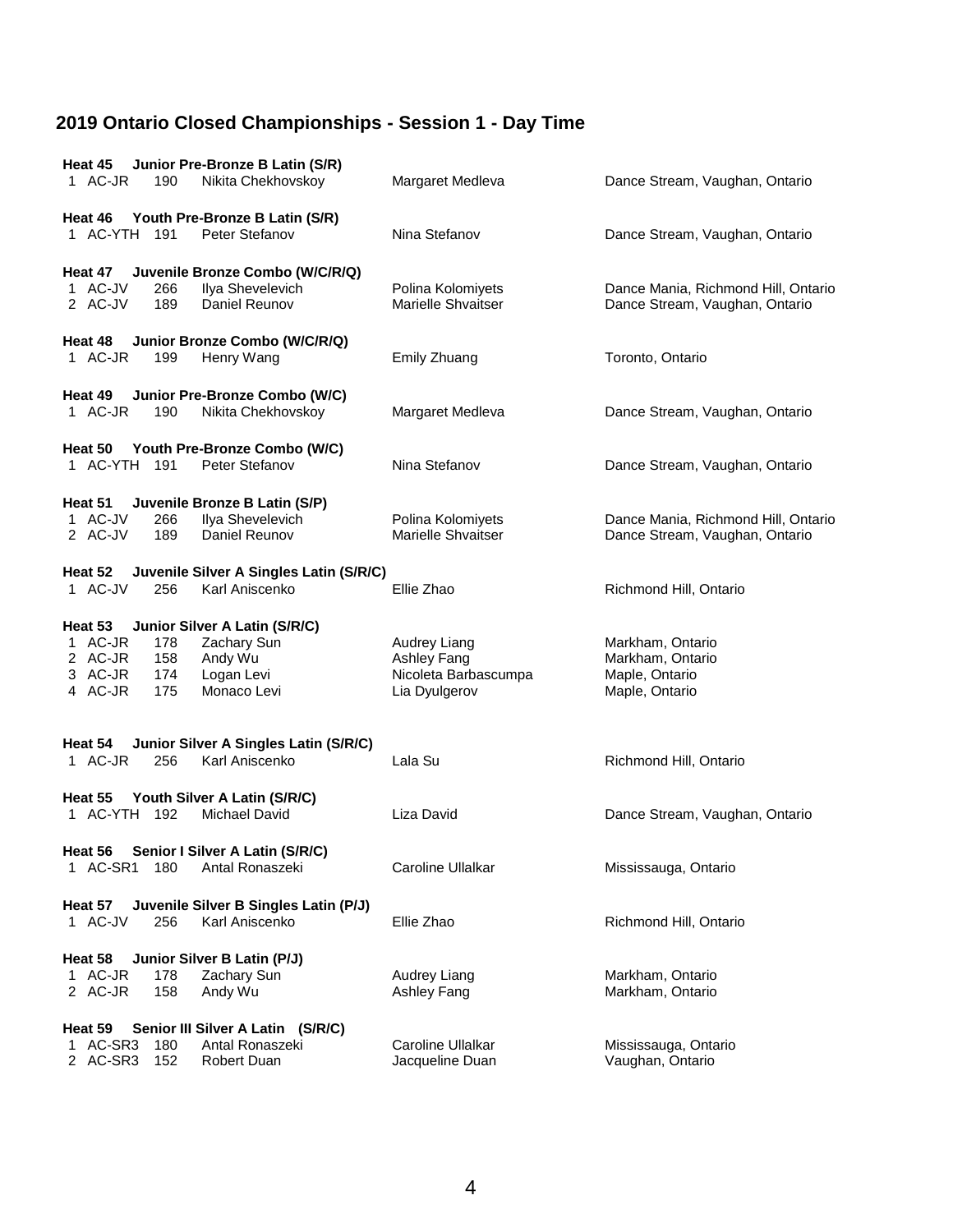| Heat 61<br>1 AC-JR<br>256                               | Junior Silver B Singles Latin (P/J)<br>Karl Aniscenko          | Lala Su           | Richmond Hill, Ontario              |
|---------------------------------------------------------|----------------------------------------------------------------|-------------------|-------------------------------------|
| Heat 62 Youth Silver B Latin (P/J)<br>1 AC-YTH 192      | Michael David                                                  | Liza David        | Dance Stream, Vaughan, Ontario      |
| Heat 63 Senior III Silver B Latin (P/J)<br>1 AC-SR3 152 | Robert Duan                                                    | Jacqueline Duan   | Vaughan, Ontario                    |
| 1 AC-SR2 180                                            | Heat 64 Senior II Silver A Latin (S/R/C)<br>Antal Ronaszeki    | Caroline Ullalkar | Mississauga, Ontario                |
| Heat 60 Junior Gold A Latin (S/C/R/J)<br>1 AC-JR<br>264 | Matthew Kamenetsky                                             | Rachel Tulman     | Dance Mania, Richmond Hill, Ontario |
| Heat 65 Youth Gold A Latin (S/C/R/J)<br>1 AC-YTH 192    | Michael David                                                  | Liza David        | Dance Stream, Vaughan, Ontario      |
| 1 AC-YTH 256                                            | Heat 66 Youth Gold A Singles Latin (S/C/R/J)<br>Karl Aniscenko | Erika Ma          | Richmond Hill, Ontario              |
| Heat 67 Junior Gold B Latin (C/P)<br>1 AC-JR<br>264     | Matthew Kamenetsky                                             | Rachel Tulman     | Dance Mania, Richmond Hill, Ontario |
| Heat 68 Youth Gold B Latin (C/P)<br>1 AC-YTH 192        | Michael David                                                  | Liza David        | Dance Stream, Vaughan, Ontario      |
| Heat 69<br>1 AC-YTH 256                                 | Youth Gold B Singles Latin (C/P)<br>Karl Aniscenko             | Erika Ma          | Richmond Hill, Ontario              |

**END OF DAYTIME SESSION**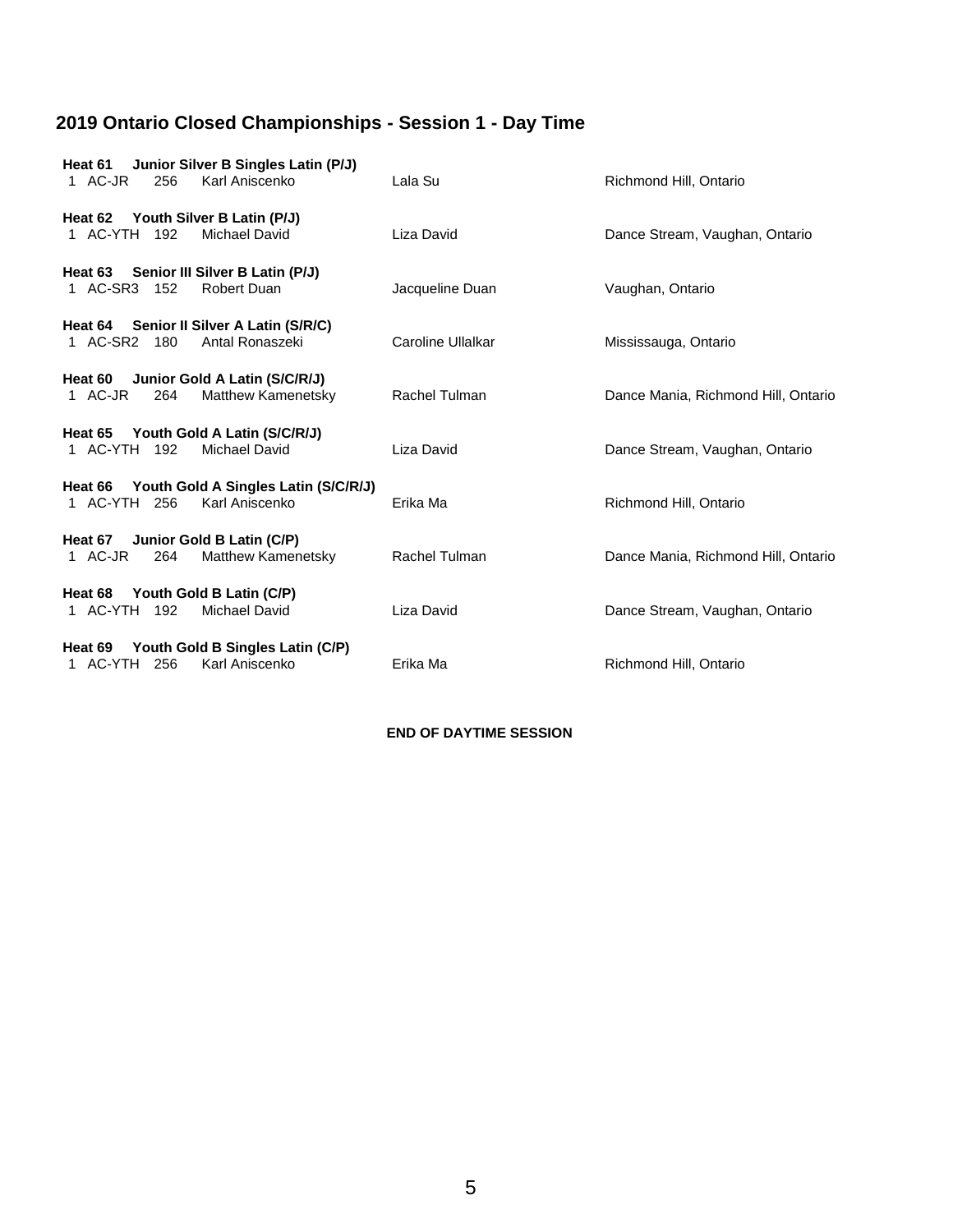|                | Heat 70            |     | Senior I Pre-Champ Standard (W/T/F/Q)        |                              |                        |
|----------------|--------------------|-----|----------------------------------------------|------------------------------|------------------------|
|                | 1 AC-SR1           | 186 | Marcin Kwietniewski                          | Monika Kwietniewska          | Toronto, Ontario       |
|                | 2 AC-SR1           | 173 | Edmond Lam                                   | Ella Lai                     | Markham, Ontario       |
|                | 3 AC-SR1           | 150 | Viacheslav Fedorov                           | Natalia Fedorova             | Toronto, Ontario       |
|                | 4 AC-SR1           | 177 | Ed Wong                                      | Jenny Erbei Chen             | Toronto, Ontario       |
|                | 5 AC-SR1           | 168 | William Min                                  | Mona Cui                     | Vaughan, Ontario       |
|                |                    |     |                                              |                              |                        |
|                | Heat 71            |     | Senior III Pre-Champ Standard (W/T/F/Q)      |                              |                        |
|                | 1 AC-SR3           | 173 | Edmond Lam                                   | Ella Lai                     | Markham, Ontario       |
|                | 2 AC-SR3           | 270 | Currie Chan                                  | Judy Yu                      | Scarborough, Ontario   |
|                | 3 AC-SR3           | 272 | <b>Martin Last</b>                           | Debi Bowman                  | Calgary, Alberta       |
|                | 4 AC-SR3           | 154 | Nelson Luk                                   | Vera Luk                     | Markham, Ontario       |
|                | 5 AC-SR3           | 196 | Roman Chiu                                   | June Li                      | Markham, Ontario       |
|                |                    |     |                                              |                              |                        |
|                | Heat 72            |     | Youth Pre-Champ Latin (S/C/R/J)              |                              |                        |
|                | 1 AC-YTH           | 263 | Daniel Kryzhanovsky                          | <b>Catherine Shevelevich</b> | Richmond Hill, Ontario |
|                | Heat 73            |     | Senior II Pre-Champ Standard (W/T/F/Q)       |                              |                        |
|                | 1 AC-SR2           | 150 | Viacheslav Fedorov                           | Natalia Fedorova             | Toronto, Ontario       |
|                | 2 AC-SR2           | 173 | Edmond Lam                                   | Ella Lai                     | Markham, Ontario       |
|                | 3 AC-SR2           | 165 | Thomas May                                   | Alice Dong                   | Thornhill, Ontario     |
|                | 4 AC-SR2           | 177 | Ed Wong                                      | Jenny Erbei Chen             | Toronto, Ontario       |
|                | 5 AC-SR2           | 272 | <b>Martin Last</b>                           | Debi Bowman                  | Calgary, Alberta       |
|                |                    |     |                                              |                              |                        |
|                |                    |     |                                              |                              |                        |
|                | Heat 74            |     | Senior II Championship Standard (W/T/VW/F/Q) |                              |                        |
| $\mathbf{1}$   | AC-SR2             | 159 | Horace Hu                                    | Agnes Yuan                   | Toronto, Ontario       |
| $\overline{c}$ | AC-SR2             | 176 | Sunny So                                     | Lina Yu                      | Toronto, Ontario       |
| 3              | AC-SR2             | 170 | Sebastian Lai                                | Susanna Ng                   | Richmond Hill, Ontario |
| 4              | AC-SR <sub>2</sub> | 181 | Kam Young                                    | Rosita Young                 | Toronto, Ontario       |
| 5              | AC-SR2             | 167 | David Wong                                   | Maybo Yee                    | Richmond Hill, Ontario |
| 6              | AC-SR2             | 164 | Eagle Leung                                  | Hannah Ng                    | Toronto, Ontario       |
| 7              | AC-SR2             | 180 | Antal Ronaszeki                              | Caroline Ullalkar            | Mississauga, Ontario   |
| 8              | AC-SR2             | 182 | Kevin Yee Loong                              | Angela Yee Loong             | Oakville, Ontario      |
| 9              | AC-SR2             | 166 | Glen Shenton                                 | <b>Isabelle Shenton</b>      | Woodstock, Ontario     |
| 10             | AC-SR2             | 162 | Jason Huynh                                  | Linda Huynh                  | Brampton, Ontario      |
| 11             | AC-SR2             | 160 | Adam Zielinski                               | Anita Zielinska              | Toronto, Ontario       |
| 12             | AC-SR <sub>2</sub> | 151 | The Tran                                     | Jaclyn Tran                  | Vaughan, Ontario       |
| 13             | AC-SR2             | 185 | Alfred Poon                                  | Lucilla Poon                 | Richmond Hill, Ontario |
|                |                    |     |                                              |                              |                        |
|                | Heat 75            |     | Senior III/IV Open (W/F)                     |                              |                        |

 AC-SR4 171 Miko Sui Michou Jin Toronto, Ontario 2 AC-SR4 196 Roman Chiu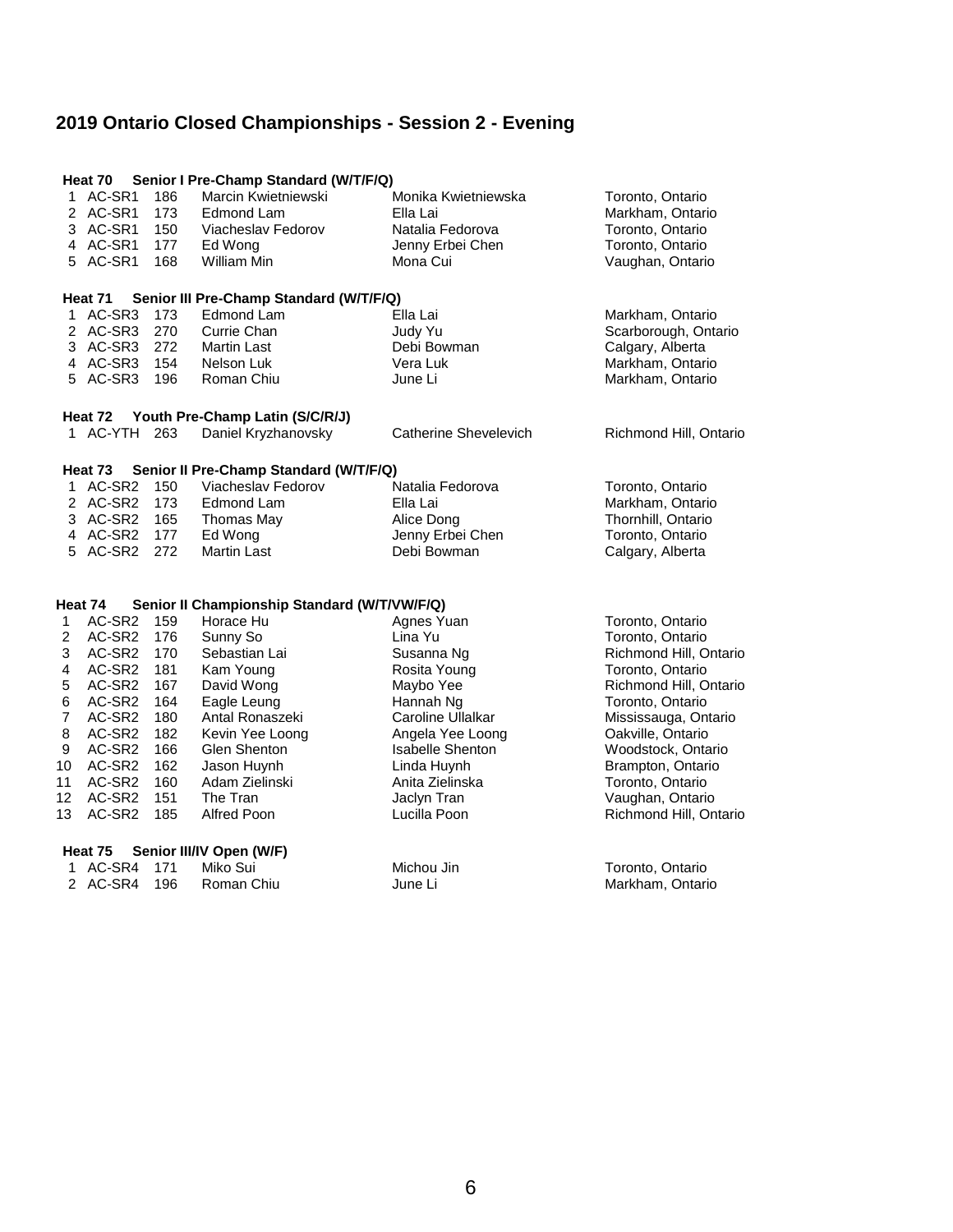| Senior III Championship Standard (W/T/VW/F/Q)<br>Heat 76 |     |                                              |                          |                        |  |  |
|----------------------------------------------------------|-----|----------------------------------------------|--------------------------|------------------------|--|--|
| 1 AC-SR3                                                 | 176 | Sunny So                                     | Lina Yu                  | Toronto, Ontario       |  |  |
| 2 AC-SR3                                                 | 181 | Kam Young                                    | Rosita Young             | Toronto, Ontario       |  |  |
| 3 AC-SR3                                                 | 164 | Eagle Leung                                  | Hannah Ng                | Toronto, Ontario       |  |  |
| 4 AC-SR3                                                 | 167 | David Wong                                   | Maybo Yee                | Richmond Hill, Ontario |  |  |
| 5 AC-SR3                                                 | 180 | Antal Ronaszeki                              | Caroline Ullalkar        | Mississauga, Ontario   |  |  |
| 6 AC-SR3                                                 | 270 | Currie Chan                                  | Judy Yu                  | Scarborough, Ontario   |  |  |
| 7 AC-SR3                                                 | 182 | Kevin Yee Loong                              | Angela Yee Loong         | Oakville, Ontario      |  |  |
| 8 AC-SR3                                                 | 162 | Jason Huynh                                  | Linda Huynh              | Brampton, Ontario      |  |  |
| 9 AC-SR3                                                 | 166 | Glen Shenton                                 | <b>Isabelle Shenton</b>  | Woodstock, Ontario     |  |  |
| 10 AC-SR3                                                | 160 | Adam Zielinski                               | Anita Zielinska          | Toronto, Ontario       |  |  |
| 11 AC-SR3                                                | 184 | John Yamaguchi                               | Alice Lam                | Toronto, Ontario       |  |  |
| 12 AC-SR3                                                | 268 | Sunny Kwa                                    | Jessie Du                | Rockville, Maryland    |  |  |
| 13 AC-SR3                                                | 165 | Thomas May                                   | Alice Dong               | Thornhill, Ontario     |  |  |
| 14 AC-SR3                                                | 185 | Alfred Poon                                  | Lucilla Poon             | Richmond Hill, Ontario |  |  |
| Heat 77                                                  |     | Senior I Championship Standard (W/T/VW/F/Q)  |                          |                        |  |  |
| 1 AC-SR1                                                 | 153 | Alexei Achinfiev                             | Csilla Kosztak           | Hamilton, Ontario      |  |  |
| 2 AC-SR1                                                 | 186 | Marcin Kwietniewski                          | Monika Kwietniewska      | Toronto, Ontario       |  |  |
| 3 AC-SR1                                                 | 180 | Antal Ronaszeki                              | Caroline Ullalkar        | Mississauga, Ontario   |  |  |
| 4 AC-SR1                                                 | 162 | Jason Huynh                                  | Linda Huynh              | Brampton, Ontario      |  |  |
| 5 AC-SR1                                                 | 168 | William Min                                  | Mona Cui                 | Vaughan, Ontario       |  |  |
| 6 AC-SR1                                                 | 151 | The Tran                                     | Jaclyn Tran              | Vaughan, Ontario       |  |  |
| 7 AC-SR1                                                 | 196 | Roman Chiu                                   | June Li                  | Markham, Ontario       |  |  |
| Heat 78                                                  |     | Senior IV Championship Standard (W/T/VW/F/Q) |                          |                        |  |  |
| 1 AC-SR4                                                 | 167 | David Wong                                   | Maybo Yee                | Richmond Hill, Ontario |  |  |
| 2 AC-SR4                                                 | 166 | Glen Shenton                                 | Isabelle Shenton         | Woodstock, Ontario     |  |  |
| 3 AC-SR4                                                 | 154 | Nelson Luk                                   | Vera Luk                 | Markham, Ontario       |  |  |
|                                                          |     |                                              |                          |                        |  |  |
| Heat 79                                                  |     | Combined 120 years (W/T/F)                   |                          |                        |  |  |
| 1 AC-SR4                                                 | 171 | Miko Sui                                     | Michou Jin               | Toronto, Ontario       |  |  |
| 2 AC-SR4                                                 | 196 | Roman Chiu                                   | June Li                  | Markham, Ontario       |  |  |
| Heat 80                                                  |     | Junior Championship Latin (S/C/R/P/J)        |                          |                        |  |  |
| 1 AC-JR                                                  | 258 | <b>Tamir Azbel</b>                           | Anna Kozyar              | Richmond Hill, Ontario |  |  |
| 2 AC-JR                                                  | 261 | Ivan Kolomiyets                              | Ariella Shribman         | Richmond Hill, Ontario |  |  |
| 3 AC-JR                                                  | 267 | Andrew Timchenko                             | Barbara Smodleva         | Vaughan, Ontario       |  |  |
| Heat 81                                                  |     | Youth Championship Latin (S/C/R/P/J)         |                          |                        |  |  |
| 1 AC-YTH                                                 | 200 | Nikita Babaev                                | Michelle Bromberg        | Vaughan, Ontario       |  |  |
| 2 AC-YTH 169                                             |     | Eli Blyuss                                   | <b>Beatrice Oberfeld</b> | Thornhill, Ontario     |  |  |
| 3 AC-YTH                                                 | 257 | Dennis Gluskin                               | Anna Perzan              | Richmond Hill, Ontario |  |  |
| 4 AC-YTH                                                 | 260 | Nicholas Quon                                | <b>Shany Marks</b>       | Richmond Hill, Ontario |  |  |
| 5 AC-YTH                                                 | 271 | Thomas Zinger                                | Sarah Stolarsky          | Toronto, Ontario       |  |  |
| 6 AC-YTH                                                 | 193 | Leon Shvaitser                               | Alissa Guissine          | Vaughan, Ontario       |  |  |
| Heat 82                                                  |     | Under 21 Championship Latin (S/C/R/P/J)      |                          |                        |  |  |
| 1 AC-U21                                                 | 200 | Nikita Babaev                                | Michelle Bromberg        | Vaughan, Ontario       |  |  |
| 2 AC-U21                                                 | 169 | Eli Blyuss                                   | <b>Beatrice Oberfeld</b> | Thornhill, Ontario     |  |  |
| 3 AC-U21                                                 | 193 | Leon Shvaitser                               | Alissa Guissine          | Vaughan, Ontario       |  |  |
| 4 AC-U21                                                 | 197 | Alex Klim                                    | Nadya Burneiko           | Vaughan, Ontario       |  |  |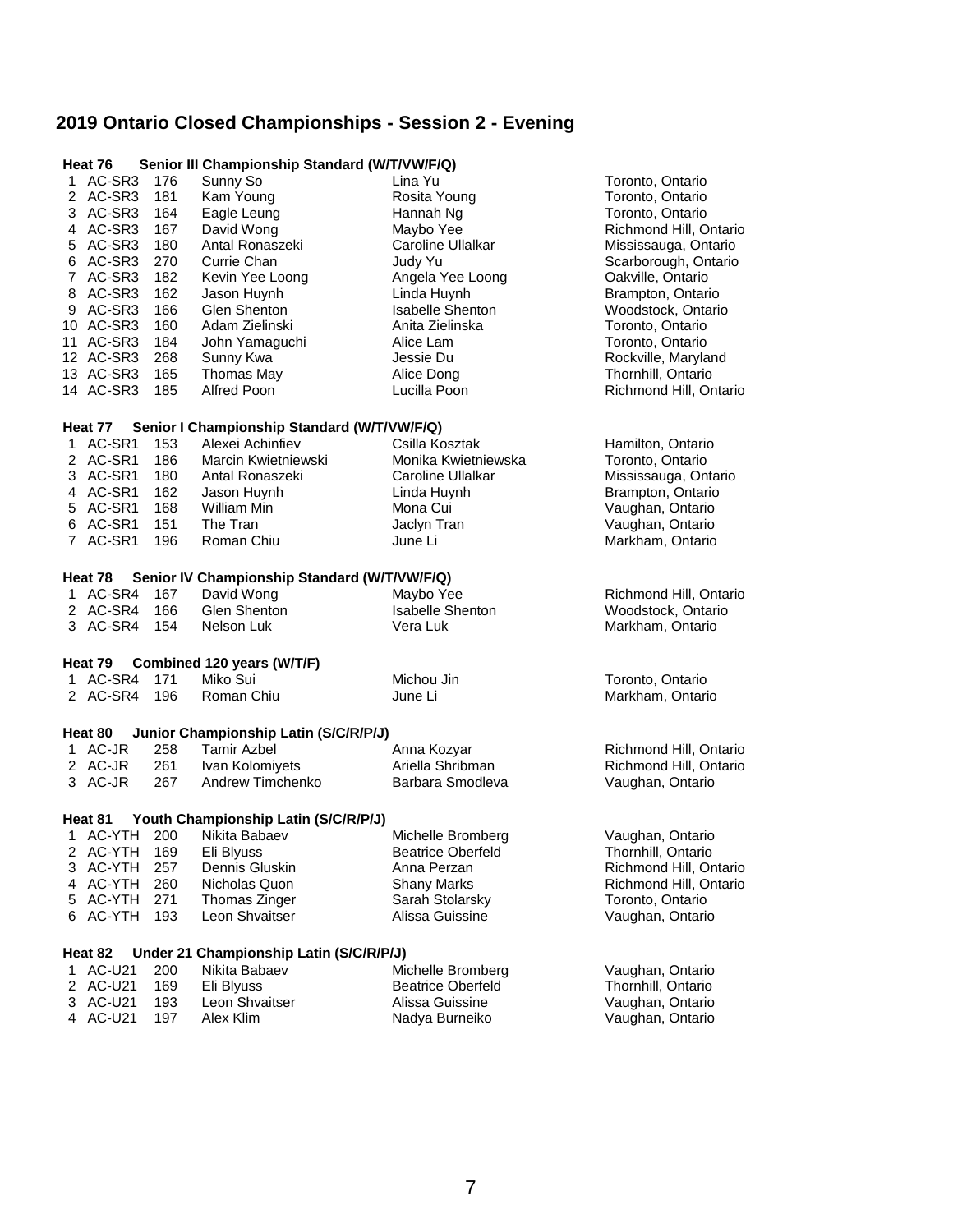| Heat 83<br>1 AC-AD<br>2 AC-AD<br>3 AC-AD                                                    | 195<br>256<br>259                             | <b>Adult Championship Latin (S/C/R/P/J)</b><br><b>Winson Tam</b><br>Karl Aniscenko<br><b>Brian Emmanuels</b>                                                         | Anastasia Novikova<br>Dayana Nikon<br>Michelle Somin                                                                                                     | Toronto, Ontario<br>Richmond Hill, Ontario<br>Richmond Hill, Ontario                                                                                         |
|---------------------------------------------------------------------------------------------|-----------------------------------------------|----------------------------------------------------------------------------------------------------------------------------------------------------------------------|----------------------------------------------------------------------------------------------------------------------------------------------------------|--------------------------------------------------------------------------------------------------------------------------------------------------------------|
| Heat 84<br>1 AC-SR1<br>2 AC-SR1                                                             | 170<br>168                                    | Senior I Pre-Champ Latin (S/C/R/J)<br>Sebastian Lai<br>William Min                                                                                                   | Susanna Ng<br>Mona Cui                                                                                                                                   | Richmond Hill, Ontario<br>Vaughan, Ontario                                                                                                                   |
| Heat 85<br>1 AC-SR3 185                                                                     |                                               | Senior III Pre-Champ Latin (S/C/R/J)<br>Alfred Poon                                                                                                                  | Lucilla Poon                                                                                                                                             | Richmond Hill, Ontario                                                                                                                                       |
| Heat 86<br>1 AC-YTH                                                                         | 263                                           | Youth Pre-Champ Standard (W/T/F/Q)<br>Daniel Kryzhanovsky                                                                                                            | Catherine Shevelevich                                                                                                                                    | Richmond Hill, Ontario                                                                                                                                       |
| Heat 87<br>1 AC-AD                                                                          | 186                                           | Adult Pre-Champ Standard (W/T/F/Q)<br>Marcin Kwietniewski                                                                                                            | Monika Kwietniewska                                                                                                                                      | Toronto, Ontario                                                                                                                                             |
| Heat 88<br>1 AC-SR2<br>2 AC-SR2<br>3 AC-SR2 185<br>4 AC-SR2 168                             | 177<br>170                                    | Senior II Pre-Champ Latin (S/C/R/J)<br>Ed Wong<br>Sebastian Lai<br>Alfred Poon<br>William Min                                                                        | Jenny Erbei Chen<br>Susanna Ng<br>Lucilla Poon<br>Mona Cui                                                                                               | Toronto, Ontario<br>Richmond Hill, Ontario<br>Richmond Hill, Ontario<br>Vaughan, Ontario                                                                     |
| Heat 89<br>1 AC-JR<br>2 AC-JR<br>3 AC-JR                                                    | 261<br>258<br>267                             | Junior Championship Standard (W/T/VW/F/Q)<br>Ivan Kolomiyets<br><b>Tamir Azbel</b><br>Andrew Timchenko                                                               | Ariella Shribman<br>Anna Kozyar<br>Barbara Smodleva                                                                                                      | Richmond Hill, Ontario<br>Richmond Hill, Ontario<br>Vaughan, Ontario                                                                                         |
| Heat 90<br>1 AC-SR1<br>2 AC-SR1<br>3 AC-SR1                                                 | 153<br>150<br>151                             | Senior I Championship Latin (S/C/R/P/J)<br>Alexei Achinfiev<br>Viacheslav Fedorov<br>The Tran                                                                        | Csilla Kosztak<br>Natalia Fedorova<br>Jaclyn Tran                                                                                                        | Hamilton, Ontario<br>Toronto, Ontario<br>Vaughan, Ontario                                                                                                    |
| Heat 91<br>1 AC-YTH<br>2 AC-YTH<br>3 AC-YTH<br>4 AC-YTH<br>5 AC-YTH<br>6 AC-YTH<br>7 AC-YTH | 200<br>169<br>257<br>271<br>260<br>193<br>263 | Youth Championship Standard (W/T/VW/F/Q)<br>Nikita Babaev<br>Eli Blyuss<br>Dennis Gluskin<br>Thomas Zinger<br>Nicholas Quon<br>Leon Shvaitser<br>Daniel Kryzhanovsky | Michelle Bromberg<br><b>Beatrice Oberfeld</b><br>Anna Perzan<br>Sarah Stolarsky<br><b>Shany Marks</b><br>Alissa Guissine<br><b>Catherine Shevelevich</b> | Vaughan, Ontario<br>Thornhill, Ontario<br>Richmond Hill, Ontario<br>Toronto, Ontario<br>Richmond Hill, Ontario<br>Vaughan, Ontario<br>Richmond Hill, Ontario |
| Heat 92<br>1 AC-SR2<br>2 AC-SR2<br>3 AC-SR2<br>4 AC-SR2                                     | 150<br>164<br>272<br>151                      | Senior II Championship Latin (S/C/R/P/J)<br>Viacheslav Fedorov<br>Eagle Leung<br><b>Martin Last</b><br>The Tran                                                      | Natalia Fedorova<br>Hannah Ng<br>Debi Bowman<br>Jaclyn Tran                                                                                              | Toronto, Ontario<br>Toronto, Ontario<br>Calgary, Alberta<br>Vaughan, Ontario                                                                                 |
| Heat 93<br>1 AC-U21<br>2 AC-U21<br>3 AC-U21                                                 | 200<br>169<br>193                             | Under 21 Championship Standard (W/T/VW/F/Q)<br>Nikita Babaev<br>Eli Blyuss<br>Leon Shvaitser                                                                         | Michelle Bromberg<br><b>Beatrice Oberfeld</b><br>Alissa Guissine                                                                                         | Vaughan, Ontario<br>Thornhill, Ontario<br>Vaughan, Ontario                                                                                                   |